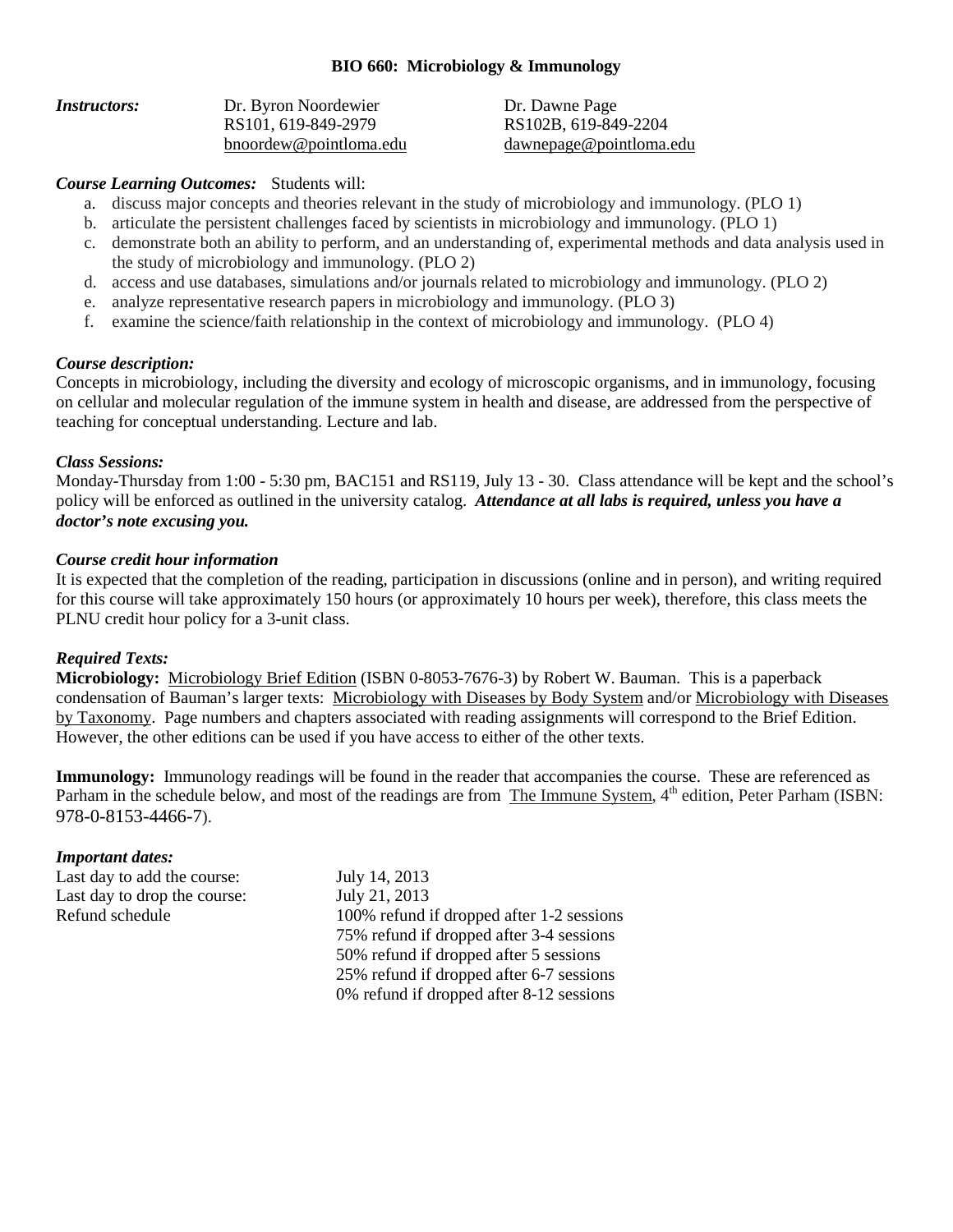#### *Assessment:*

Grades will be based on laboratory reports and participation (35%), homework/quizzes (30%), and take-home exams (35%), as follows:

2 Laboratory Reports for Immunology) (5 and 15%) Lab Reports and Participation for Microbiology (15%) Case Studies (5%) Immunology Homework (15%) Microbiology Homework & Quizzes (10%) Take-Home Microbiology Exams (20%) Take-Home Immunology Exam (15%)

Microbiology exams will be divided into three portions (one each week). The first two exams will be posted on Friday morning and will be due on Saturday by midnight. The third will be included with the Immunology final examination, which will be passed out on the last day of class. These finals exams should be received as a Microsoft Word document to [dawnepage@pointloma.edu](mailto:dawnepage@pointloma.edu) by 8:00 a.m. on Monday, August 3. There will be a 10 percent penalty for each late day after this.

### *Academic Misconduct Policy:*

Academic misconduct includes plagiarism and the use of unauthorized materials, information, or study aids in any exam or other academic exercise. It also includes assisting others in any attempt to cheat. It will not be tolerated. However, respect for academic honesty is consistent with discussing the ideas of the course with others. In fact, I encourage you to discuss any and all of the course material that you find interesting outside of class. In the end, however, you must do your written work on your own. If you have any questions about academic honesty, either in general or in particular, please ask me.

A special note on *plagiarism* is warranted. Each student is responsible to know what plagiarism is and to avoid even the appearance of plagiarism in his or her work. No act of plagiarism, whether born of one's intention or ignorance, will be tolerated in this class. Any student caught plagiarizing will incur severe academic punishment. Such punishment will include a grade of zero for the plagiarized work, and may also include expulsion with a failing grade from the course. The student's name and an explanation of the incident will also be forwarded to the Provost of the University. Please see the University policy stated in the catalogue:

[http://catalog.pointloma.edu/content.php?catoid=9&navoid=932#Academic\\_Honesty](http://catalog.pointloma.edu/content.php?catoid=9&navoid=932#Academic_Honesty)

#### *Spiritual Care:*

PLNU strives to be a place where you grow as a whole person. To this end we provide resources for our graduate students to encounter God and grow in their Christian faith. At the Mission Valley campus we have an onsite chaplain, Rev. Nancy Pitts who is available. If students have questions, a desire to meet with the chaplain, or prayer requests send a message to: [gradchaplainmissionvalley@pointloma.edu](mailto:gradchaplainmissionvalley@pointloma.edu) 

Additional resources for your Christian faith journey can be found here:

<http://www.pointloma.edu/experience/faith/graduate-student-spiritual-life>

### *Graduate Academic Accommodations Policy:*

While all students are expected to meet the minimum academic standards for completion of this course as established by the instructor, students with disabilities may request academic accommodations. At Point Loma Nazarene University, students must request that academic accommodations by filing documentation with the [Disability Resource Center](http://www.pointloma.edu/experience/offices/administrative-offices/academic-advising-office/disability-resource-center) (DRC), located in the Bond Academic Center. Once the student files documentation, the Disability Resource Center will contact the student's instructors and provide written recommendations for reasonable and appropriate accommodations to meet the individual needs of the student. See Academic Policies in the PLNU graduate academic catalog here[: http://catalog.pointloma.edu/content.php?catoid=9&navoid=932#Academic\\_Accommodations](http://catalog.pointloma.edu/content.php?catoid=9&navoid=932#Academic_Accommodations)

#### *FERPA policy:*

In compliance with federal law, neither PLNU student ID nor social security number should be used in publicly posted grades or returned sets of assignments without student written permission. This class will meet the federal requirements by returning papers individually and posting grades n Canvas so that only students have access to their grades. Also in compliance with FERPA, you will be the only person given information about your progress in this class unless you have designated others to receive it in the "Information Release" section of the student portal. See [Policy Statements](http://www.pointloma.edu/experience/academics/catalogs/undergraduate-catalog/policy-statements)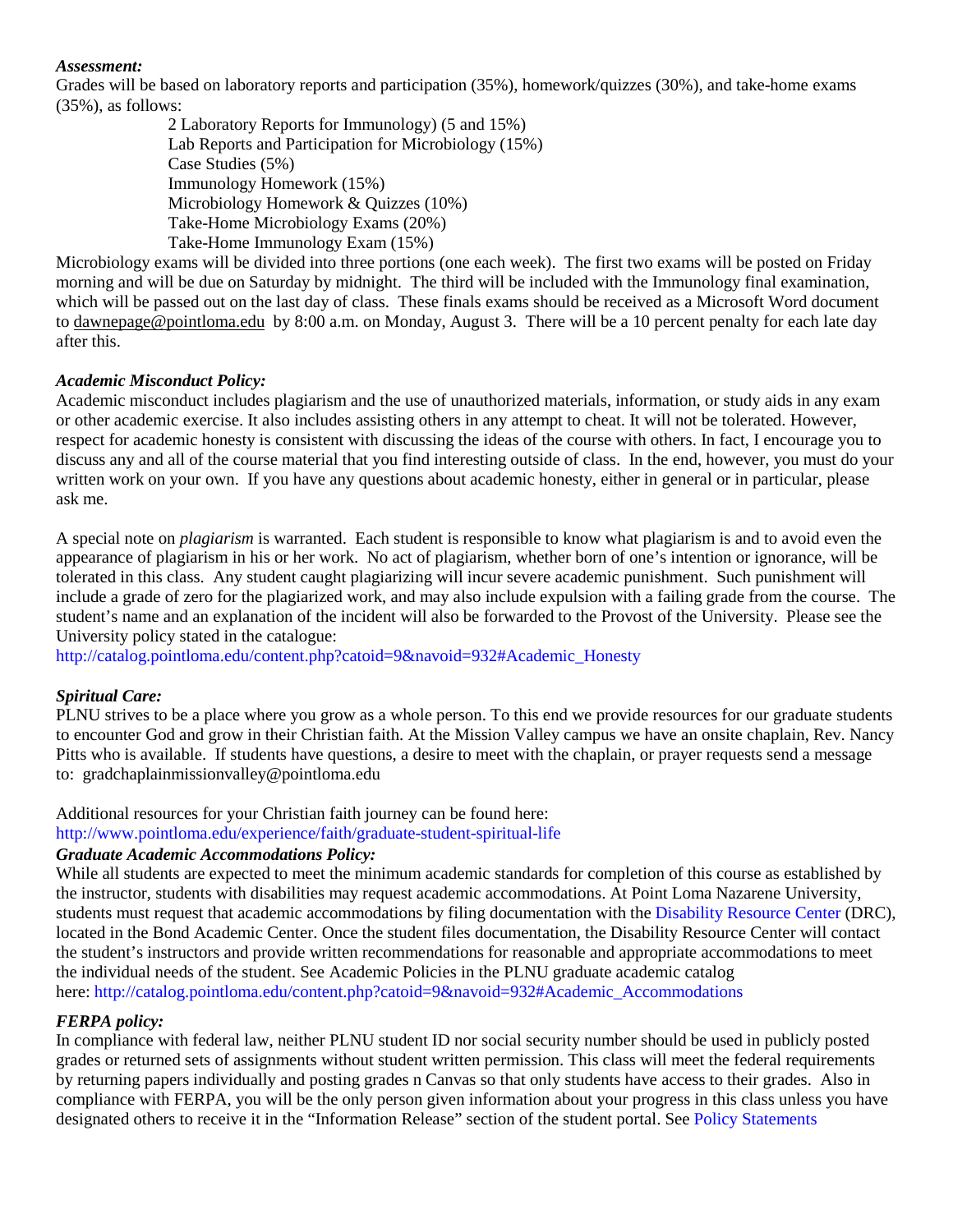| Date                                                   | Topic*                                                                                                                                                                                                    | Homework*                                                                                                                        |
|--------------------------------------------------------|-----------------------------------------------------------------------------------------------------------------------------------------------------------------------------------------------------------|----------------------------------------------------------------------------------------------------------------------------------|
| WEEK 1                                                 |                                                                                                                                                                                                           |                                                                                                                                  |
| July 13<br>July 13                                     | Cells of the Immune System $-$ Lab (DP)<br>Class: Introduction – Bacterial cellular and molecular structures (BN)                                                                                         | Parham, Ch 1, p. 1-20<br>Bauman, Ch 2 (optional)<br>Bauman, Ch 3, pg. 56-90                                                      |
| July 14<br>July 14<br>July 14                          | Overview of the Immune System Response (DP)<br>Lab: Microscopy and simple staining (BN)<br>Class: Principles of disease (BN)                                                                              | Parham, Ch 3(AI), p. 56-62<br>Microscopy handout<br>Bauman, Ch 14, pg. 404-434                                                   |
| July 15<br>July 15<br>July 15                          | Innate Immunity: Toll Receptors (DP)<br>Lab: Gram staining and skin flora (BN)<br>Innate Immunity: Complement (DP)                                                                                        | Parham, Ch 3(II), p. 44-50<br>Microscopy handout<br>Parham, Ch 2, p. 29-39<br>Cell lab write--up DUE                             |
| July 16<br>July 16<br>July 16<br>July 16               | Role of Lymphoid Organs in the Immune System (DP)<br>Class: Bacterial metabolism: Fermentation vs. respiration (BN)<br>Immune Response, Part I - Lab (DP)<br>Lab: Gram stain experiment – skin flora (BN) | Read Case Study 1, Answer Q1-6<br><b>Read Immune Response Lab Handout</b><br>Parham, Ch 1, p. 20-27<br>Bauman, Ch 5. pg. 125-152 |
| WEEK 2                                                 |                                                                                                                                                                                                           |                                                                                                                                  |
| $\overline{J}$ uly 20<br>July 20<br>July 20<br>July 20 | Antibody Structure & Function (DP)<br>Immune Response, Part II - Lab (DP)<br>Lab: Gram stain skin flora (BN)<br>Class: Bacterial genetics (BN)                                                            | <b>Complement HW DUE</b><br><b>Case Study Write-up DUE</b><br>Parham, Ch 3 (AI), p. 68-70<br>Bauman, Ch 7, pg. 208-237           |
| July 21<br>July 21<br>July 21                          | Immune Response Part III - Lab (DP)<br>Lab: GI flora (streak and spread plates) (BN)<br>Class: Control of gene expression (BN)                                                                            | Read Immune Response Lab Handout #2<br>Cell type vs. Immune Response HW<br><b>DUE</b><br>Bauman, Ch 7, pg. 208-218               |
| July 22<br>July 22<br>July 22                          | Antibody & T Cell Receptor Diversity (DP)<br>Immune Response, Part IV - Lab (DP)<br>Lab: GI flora (pure culture); differential tests (BN)                                                                 | Parham, Ch 3 (AI), p. 57-59                                                                                                      |
| July 23<br>July 23<br>July 23                          | T Cell Recognition of Pathogens (DP)<br>Immune Response, Part V- Lab (DP)<br>Lab: GI flora (pure culture); read differential tests (BN)                                                                   | <b>Antibody HW DUE</b><br><b>Immunodeficiency Case Studies HW</b><br>Parham, Ch 3 (AI), p. 60-68                                 |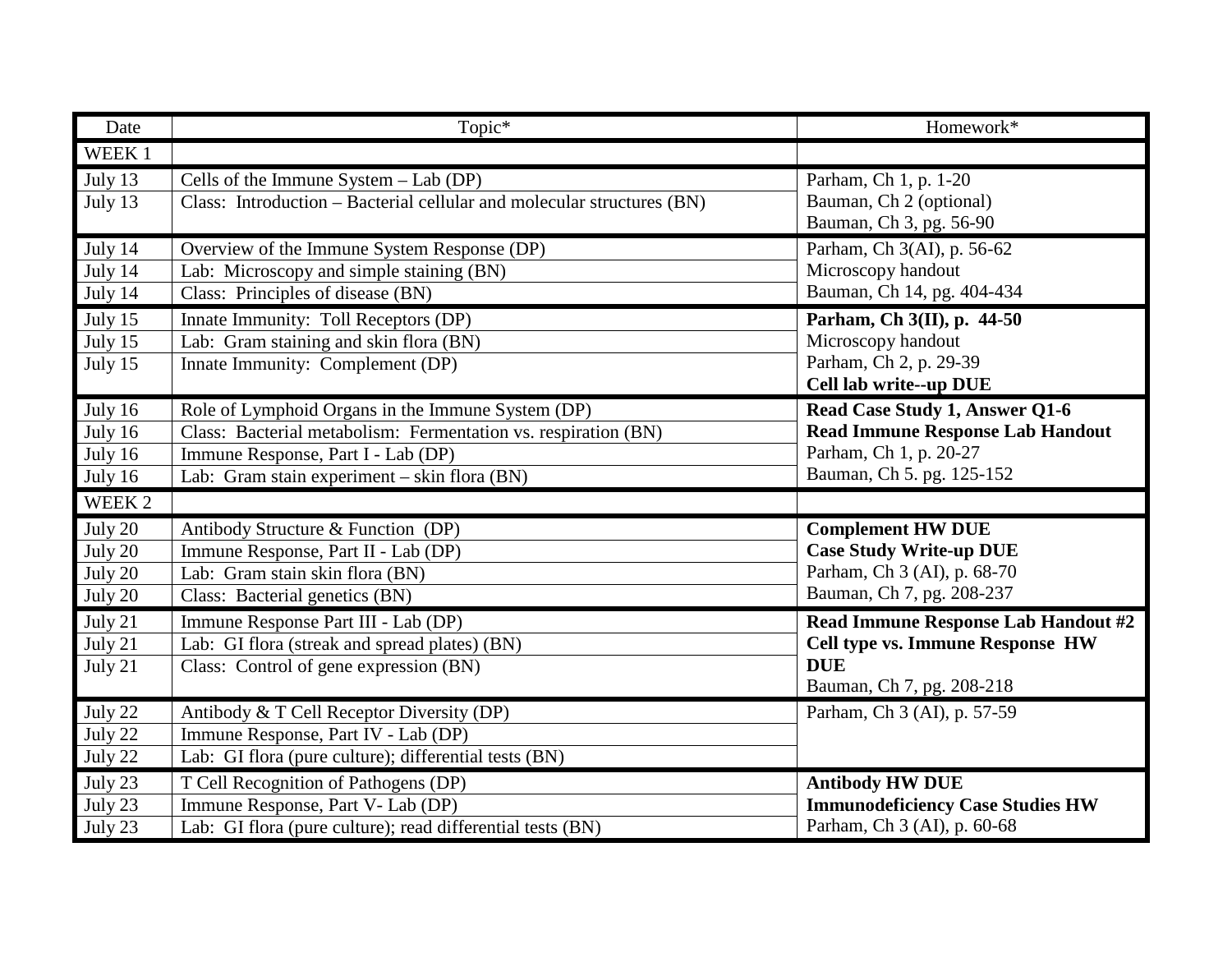| Date                                     | Topic                                                                                                                                                                          | Homework                                                                                                               |
|------------------------------------------|--------------------------------------------------------------------------------------------------------------------------------------------------------------------------------|------------------------------------------------------------------------------------------------------------------------|
| WEEK 3                                   |                                                                                                                                                                                |                                                                                                                        |
| July 27<br>July 27<br>July 27            | Class: Viruses: DNA viruses and viral life cycles (BN)<br>Influenza Virus Immune Response (DP)<br>Lab: Final streak plate; differential tests on isolate (BN)                  | Bauman Ch 13, pg. 378-394<br><b>Influenza Homework DUE</b><br><b>T</b> cell homework DUE<br>Parham, Ch 3(AI), p. 66-76 |
| July 28<br>July 28                       | Immune Response, Part VI - Lab (DP)<br>Lab: Read tests; antibiotic sensitivity plates (BN)                                                                                     | <b>Immune Response Homework DUE</b><br>Characterization handout                                                        |
| July 29<br>July 29<br>July 29            | Vaccination & Immunological Memory (DP)<br>Class: Viruses: RNA viruses HIV and Influenza (BN)<br>Lab: Read antibiotic sensitivity plates; laboratory wrap-up (BN)              | Bauman, PDF Readings<br>Characterization handout                                                                       |
| July 30<br>July 30<br>July 30<br>July 30 | Challenge for Future (DP)<br><b>Student presentations: Immune Response</b><br>Class: Antimicrobial drugs and pharmacologic control of microbial disease (BN)<br>Class: Wrap-up | Handout, Parham, p. 332-4<br>Bauman, Ch 10, pg. 287-311                                                                |

\* Please note the timing of topics and exact homework assignments is approximate and should be viewed as tentative. We'll want to tweak this depending upon how class proceeds.

**Assignments in bold** need to be done by the beginning of class.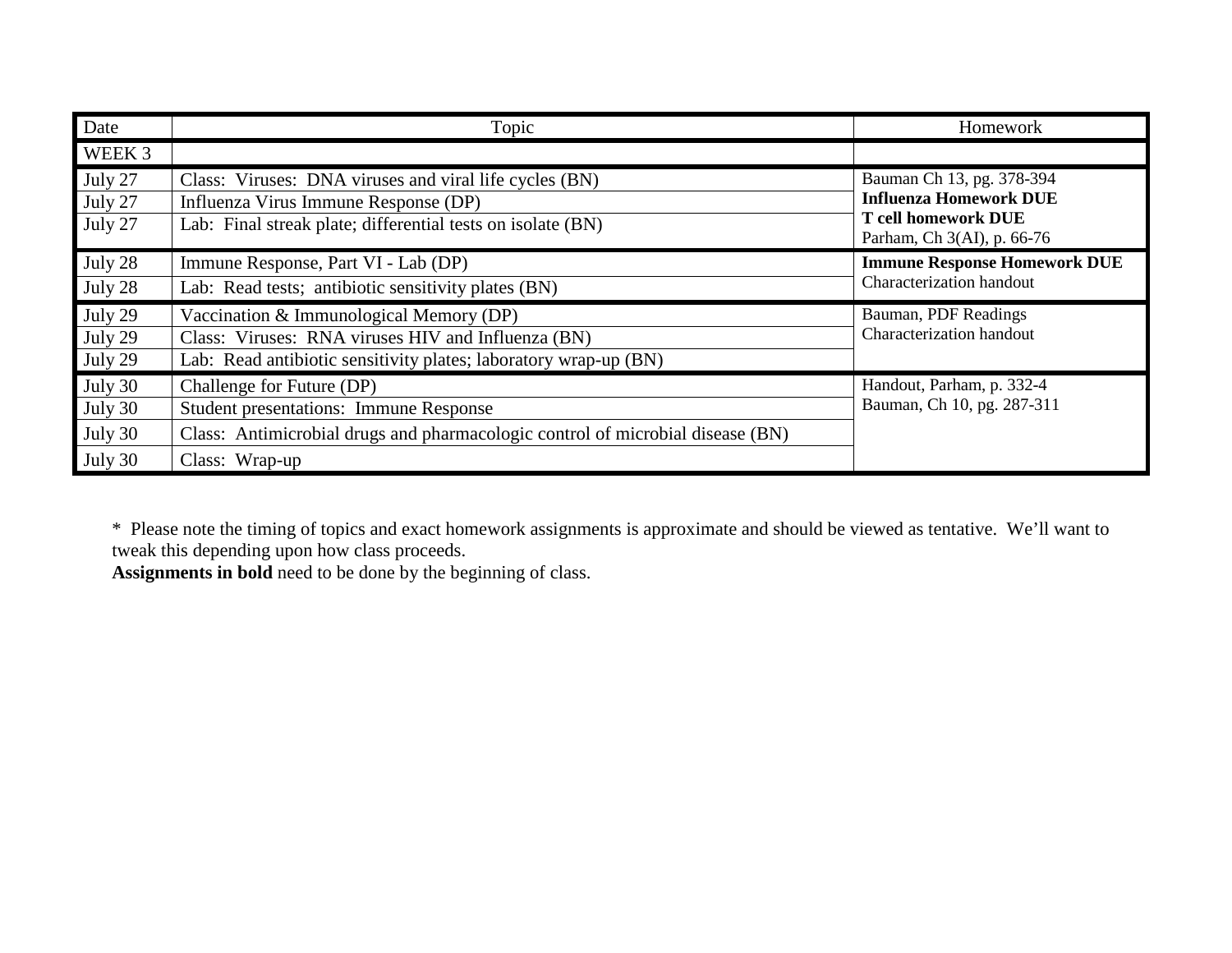# **Microbiology laboratory safety guidelines**

1. Wash your hands regularly with warm water and soap. Hands should be washed upon entering the lab and before exiting the lab, at the very least. It is a good idea to wash your hands occasionally during the lab as well, especially if you suspect that they have been contaminated.

2. Benchtops should be disinfected routinely at the beginning and end of lab and anytime during lab that you suspect surface contamination.

3. Closed-toed shoes must be worn at all times – no sandals/flip-flops allowed.

4. Bacterial cultures, living or dead, pathogenic or not, must be handled with gloves.

5. Be sure all cuts are properly covered/bandaged.

6. Alert the instructor to any illnesses, medications, and compromises to your immune system. Ask your doctor if you are unsure.

7. Handle Bunsen burners with caution. Alert your benchmates when a burner has been lit. Secure loose clothing (such as frilly sleeves). Turn off burners when not in use or when you are leaving the lab, evenly temporarily.

8. Hair that is longer than shoulder-length must be tied back.

9. Break yourself of the habit of touching your face with your hands. You should not rub your eyes or touch your mouth or nose during lab.

10. Absolutely no food or drink in the lab, even temporarily. If you want to bring snacks or a drink to lab and leave it in the hallway, be sure to be aware of what you've touched and what may be on your hands before you take a break to eat or drink.

11. BIOHAZARD BIN: Dispose of all contaminated *disposable* materials in the biohazard waste bin. Do not place glass or other sharps in this bin. Never reach into a biohazard bin to retrieve something. Liquids should not be placed in this container. All gloves, contaminated or not, should be disposed into the biohazard bin. All disposable plates, pipettes, pipette tips, gloves, etc. that have come into contact with any culture, pathogenic or otherwise, must be disposed in a biohazard bin.

12. AUTOCLAVE TUB: Dispose of all *re-useable* supplies such as glass test tubes in the autoclave tub. Place anything that requires sterilization before disposal in this container, such as tubes with live cultures, or microscope slides prepared with live cultures.